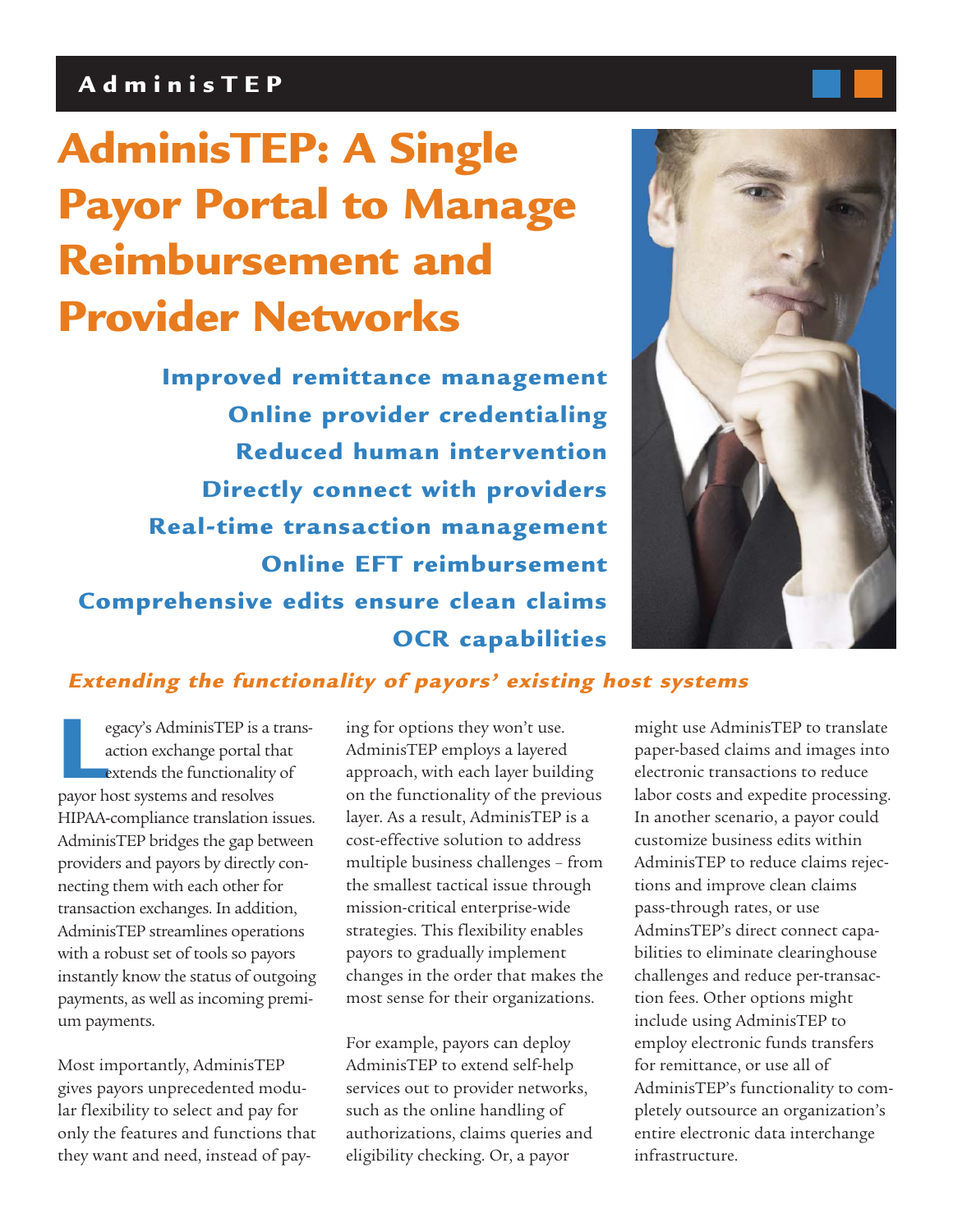## **AdminisTEP**

## **AdminisTEP Architecture Overview**



AdminisTEP's unique architecture combines the functionality of multiple Transaction Exchange Portals (TEPs) into a single solution. These TEPs include:

- **ClaimXchange** Claims submission and management
- **RemitXchange** Remittance management
- **EligibilityXchange** Eligibility lookup and verification
- **ClaimStatXchange** Claims status
- **PremiumXchange** Premium billing management
- **EnrollXchange** Member enrollment
- **AuthXchange** Authorization/referral request and permission